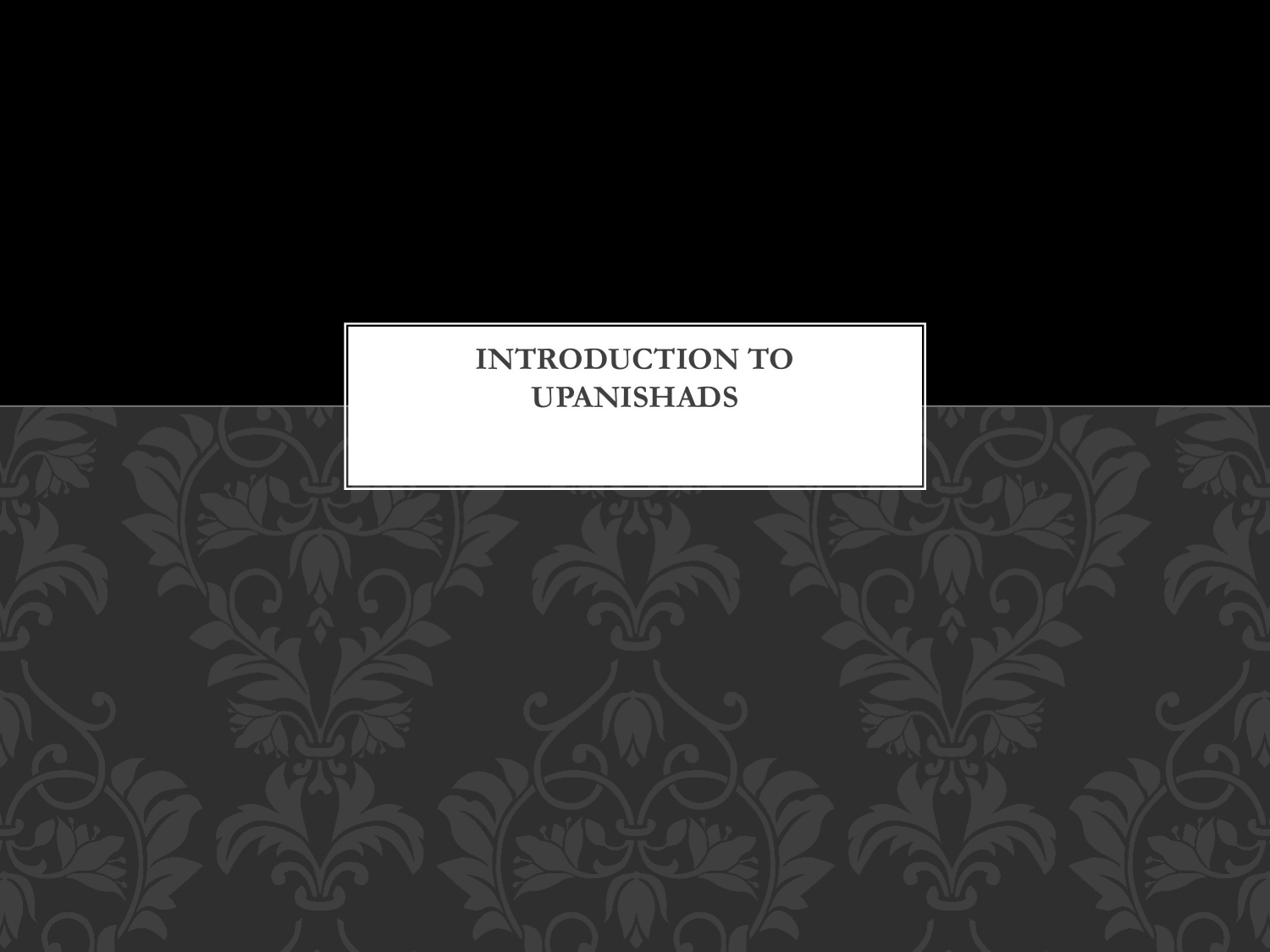#### **SHANTI MANTRA**

## **ॐ सह नाववतु। सह नौ भुनक्तु। सह वीर्यंकरवावहै। तेजस्वि नावधीतमस्तुमा ववविषावहै। ॐ शास्वतिः शास्वतिः शास्वतिः ॥**

Om Saha Naavavatu | Saha Nau Bhunaktu | Saha Viiryam Karavaavahai | Tejasvi Naavadhiitamastu Maa Vidvissaavahai | Om Shaantih Shaantih Shaantih || Tai.Upa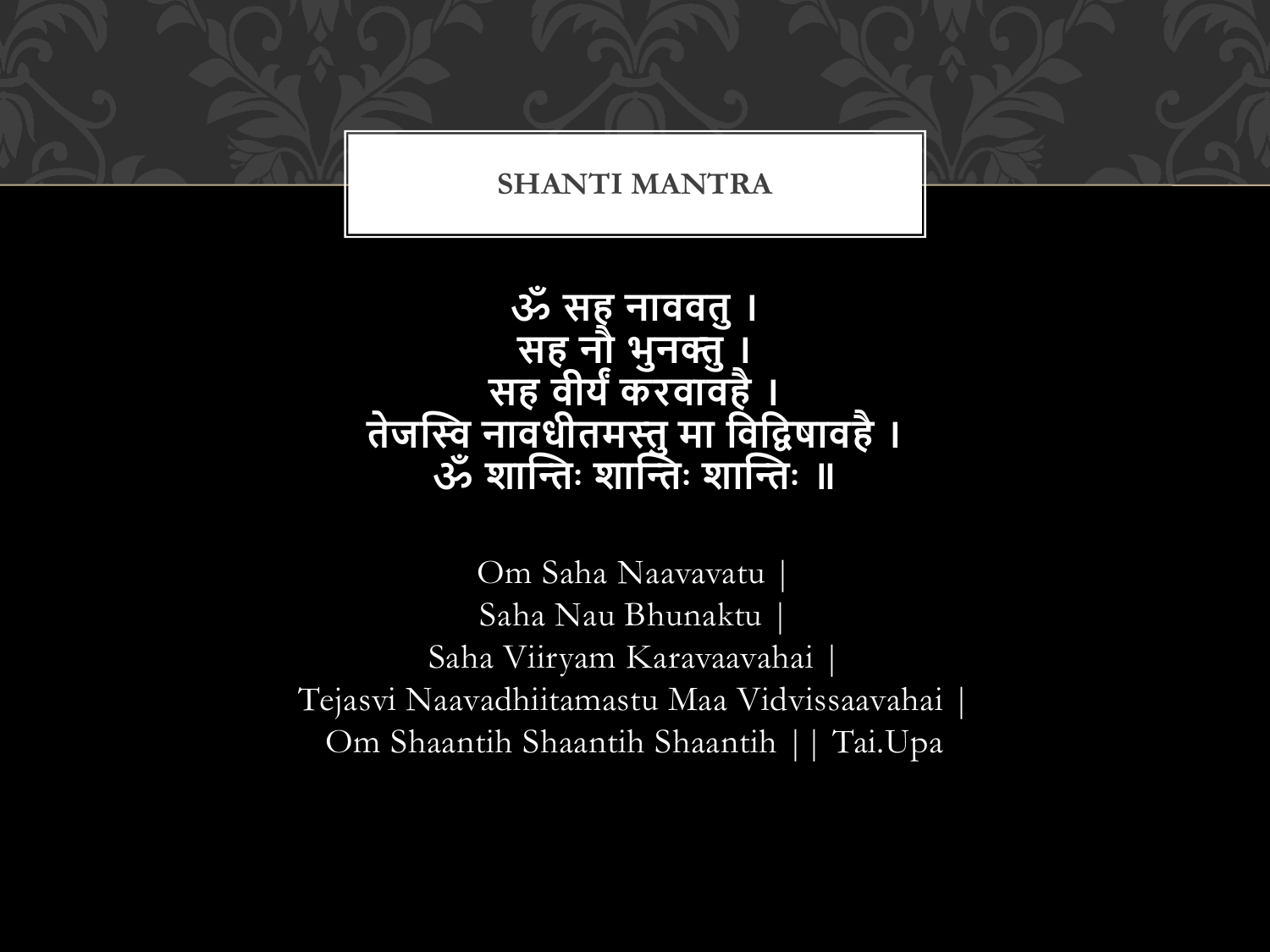#### **WHY TO KNOW ABOUT UPANISHADS ?**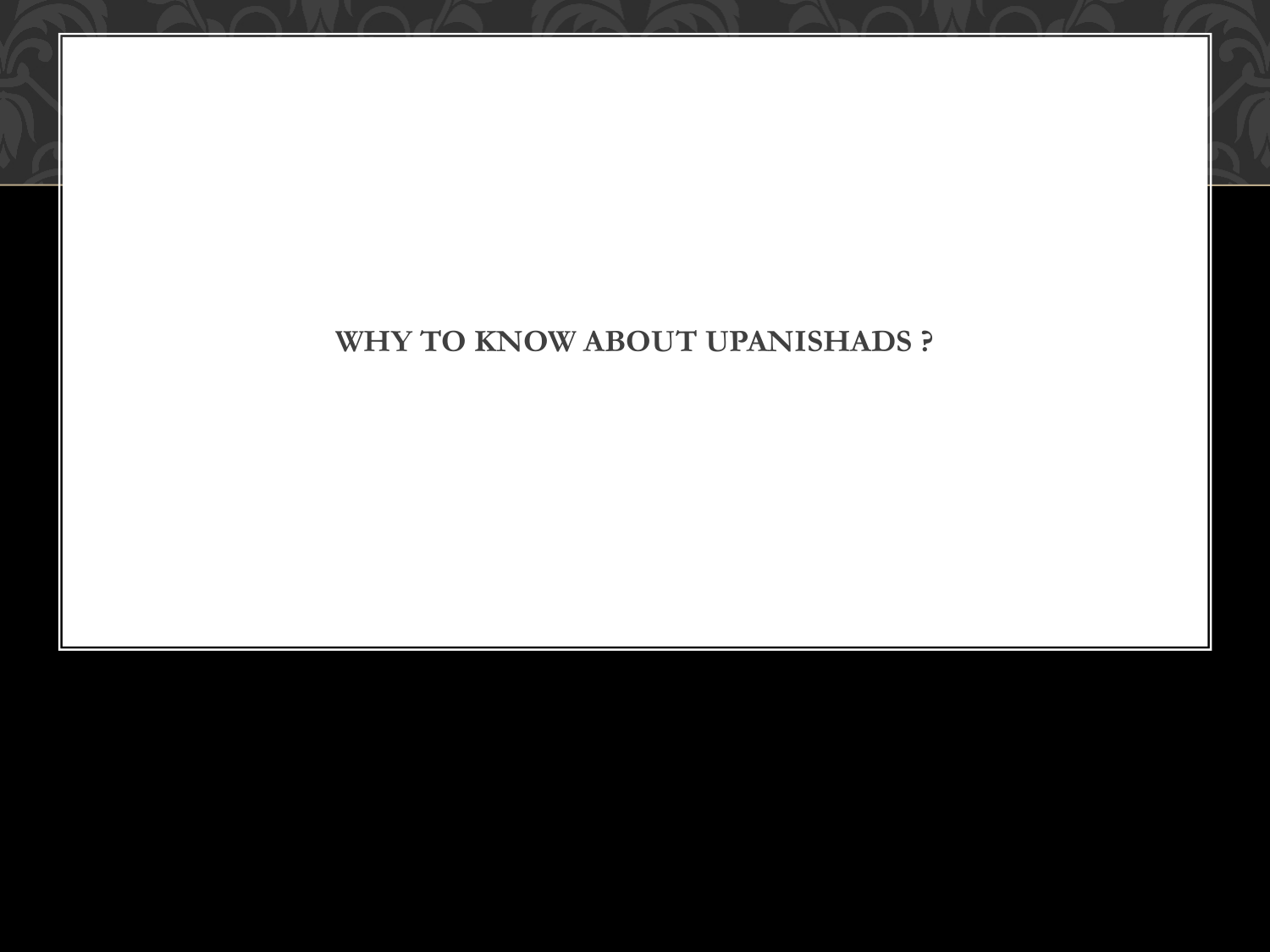# *Vedic* Knowledge as an Inverted Tree



**Bramhan - God Non - Dual Reality** 

## **4 Vedas**

## **Vedic literature**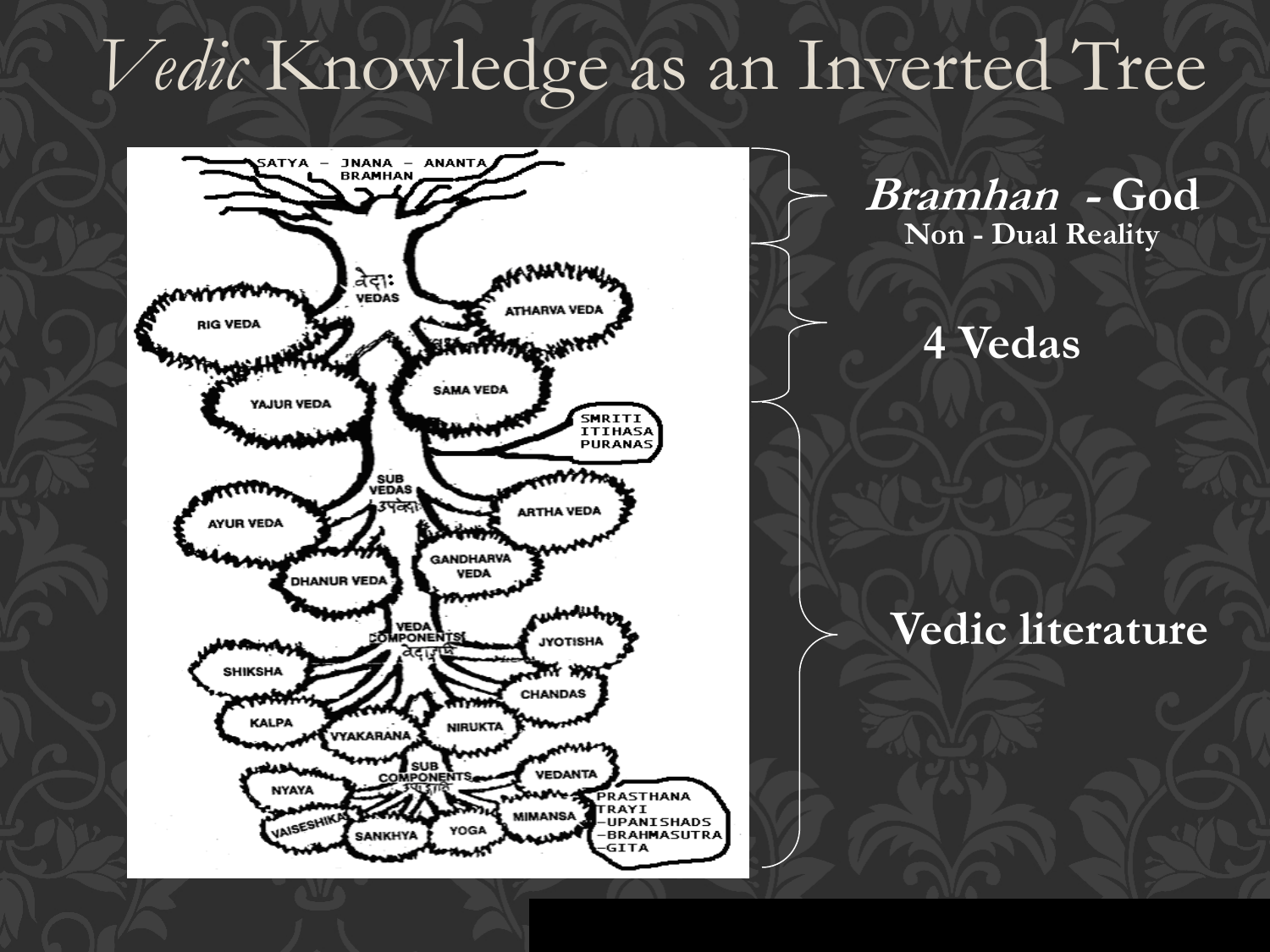### **FOUR VEDAS**

• Definition:

Vid jnane

Vid vicharane

• Rig Veda:

In the form of poetry. Around 1000 hyms in the praise of devatas. Yajur Veda:

In the form of prose. Intense procedures related to yajna.

Sama Veda:

Hyms from rig veda and yajur veda in a musical form.

Atharva veda:

Procedures related to mundane world.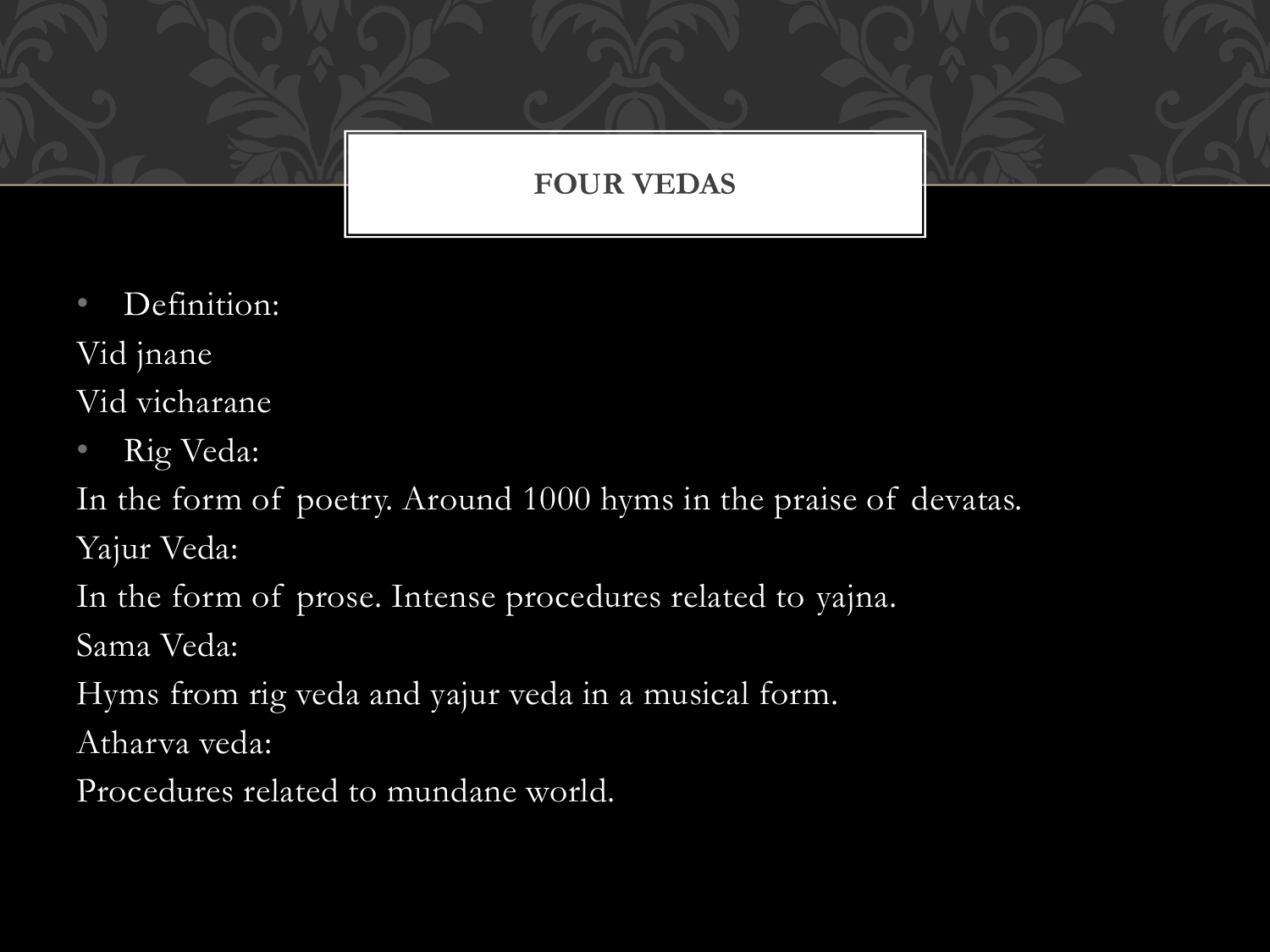#### **EACH VEDA HAS FOUR PARTS**

Hymnal portion (mantras)

Ritual portion (brahmanas)

Forest teachings (aranyakas)

Philosophical portion (upanishads)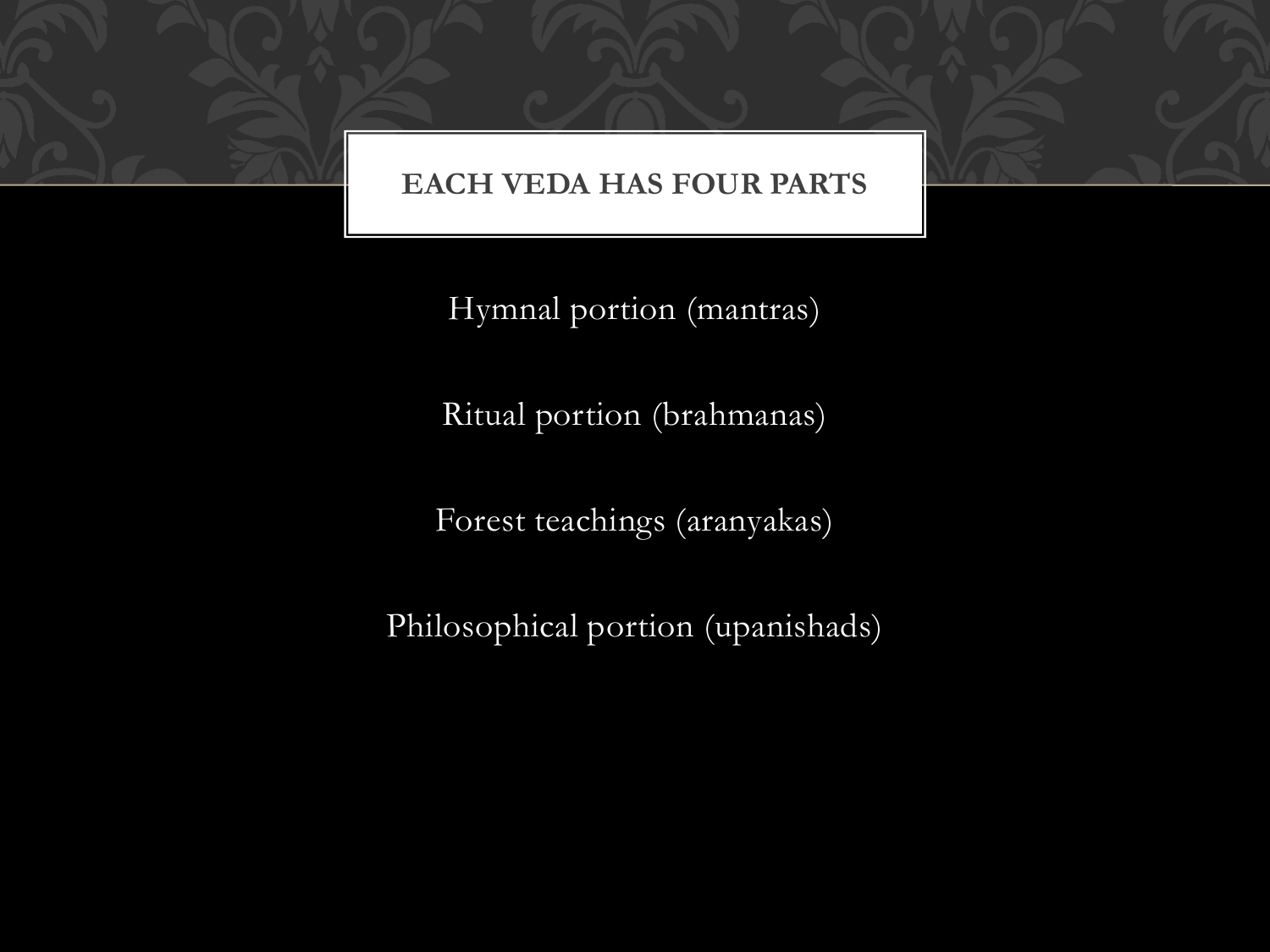#### **UPANISHADS**



Superficial meaning: Upa – sameepe Nishati upavishati iti upanishad

Subtle meaning: Staying with guru and gaining brahma jnana following yamas and niyamas.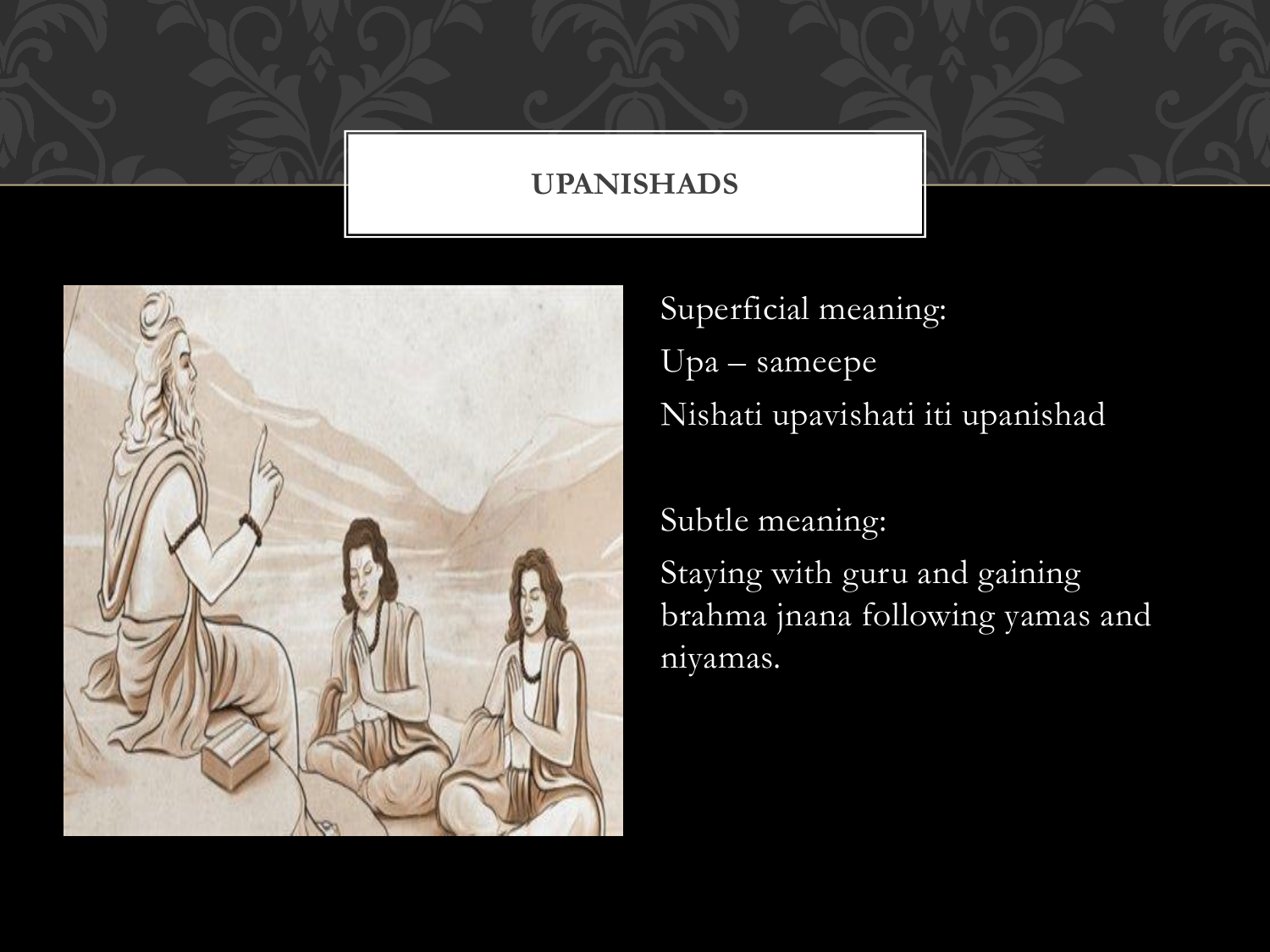#### **UPANISHADS**

- Mauktika upanishad
- Dashopanishads
- Rigveda Aitareya
- Shukla yajurveda Ishavasya and Bruhadaranyaka
- Krishna yajurveda Katha and taitiriya
- Sama veda Chandogya and kena
- Atharva veda Prashna, mundaka and mandukya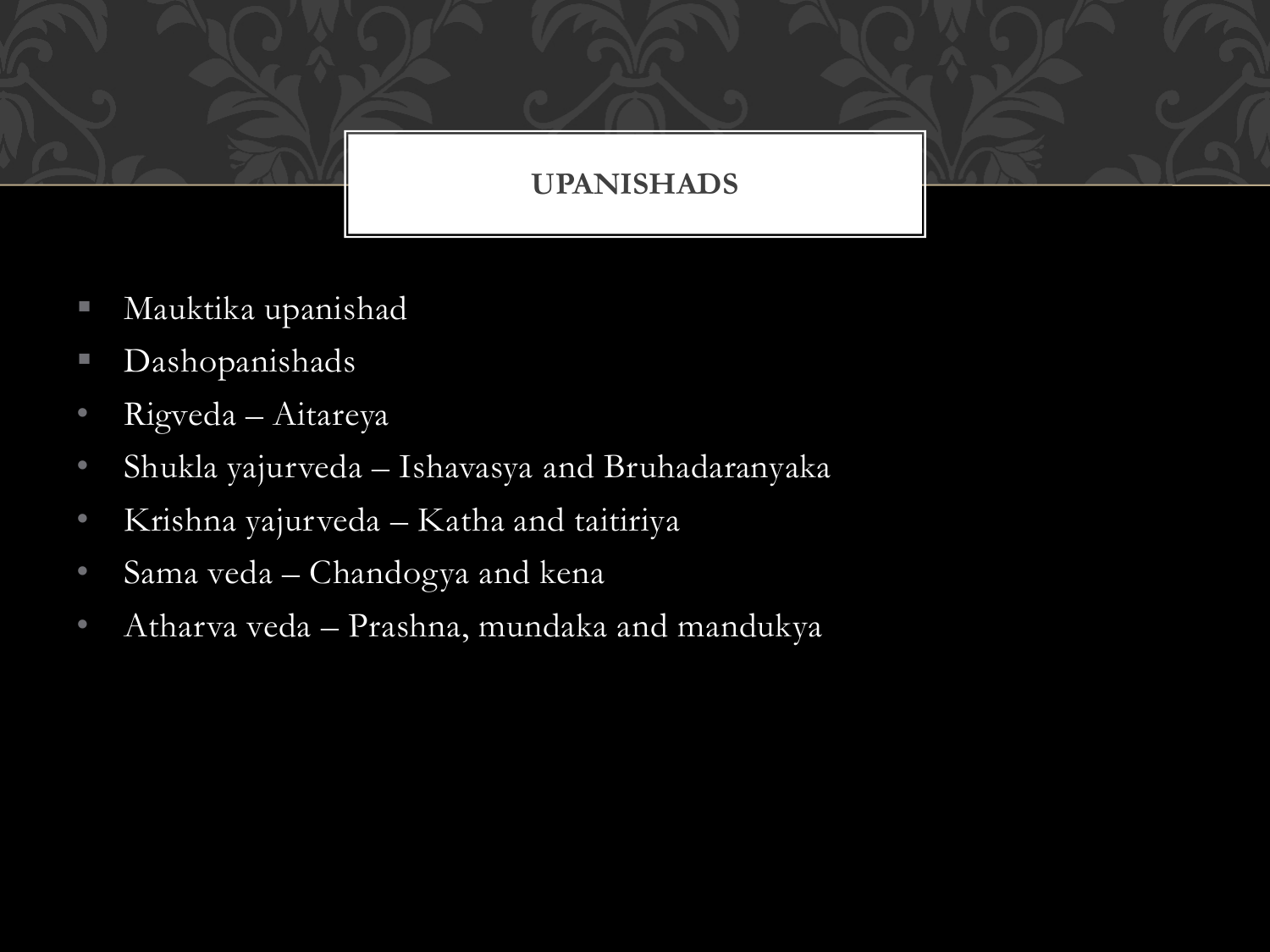#### **ISHAVASYA**

- One of the small upanishads but rich with knowledge
- Ishaavaasyam Omnipresence.
- Jagatyam jagat Controls the prakriti Omnipotent
- Tena tyaktena Attitude of the human
- Karma Kurvanneva Vihitakarmanushtana
- Vidya and avidya
- Hiranmayena patrena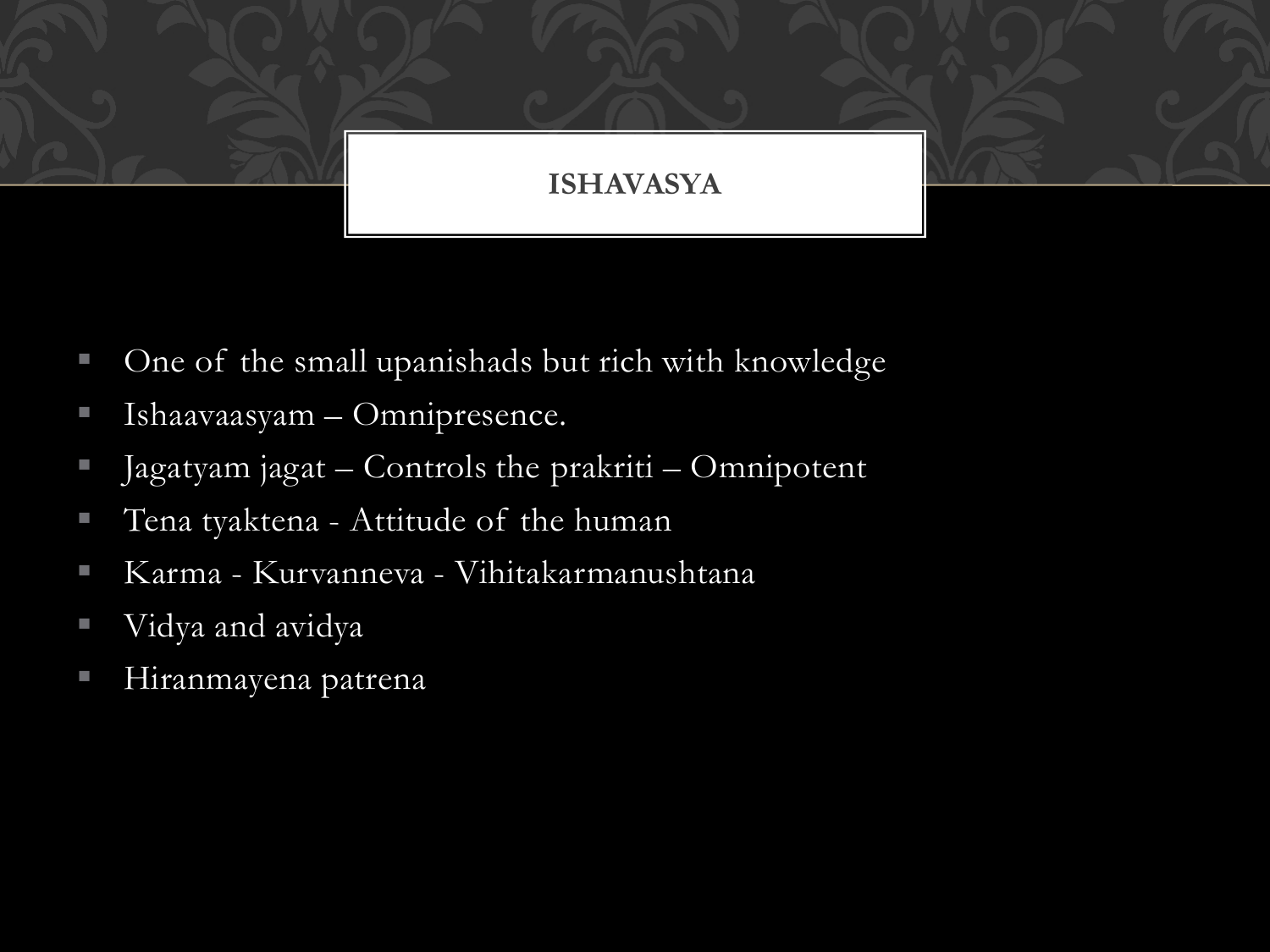#### **KENOPANISHAD**

- Deva and asura war.
- Yaksha and deva samvaada
- Uma and deva samvaada Eye inside eye Ear inside ear Who controls our mind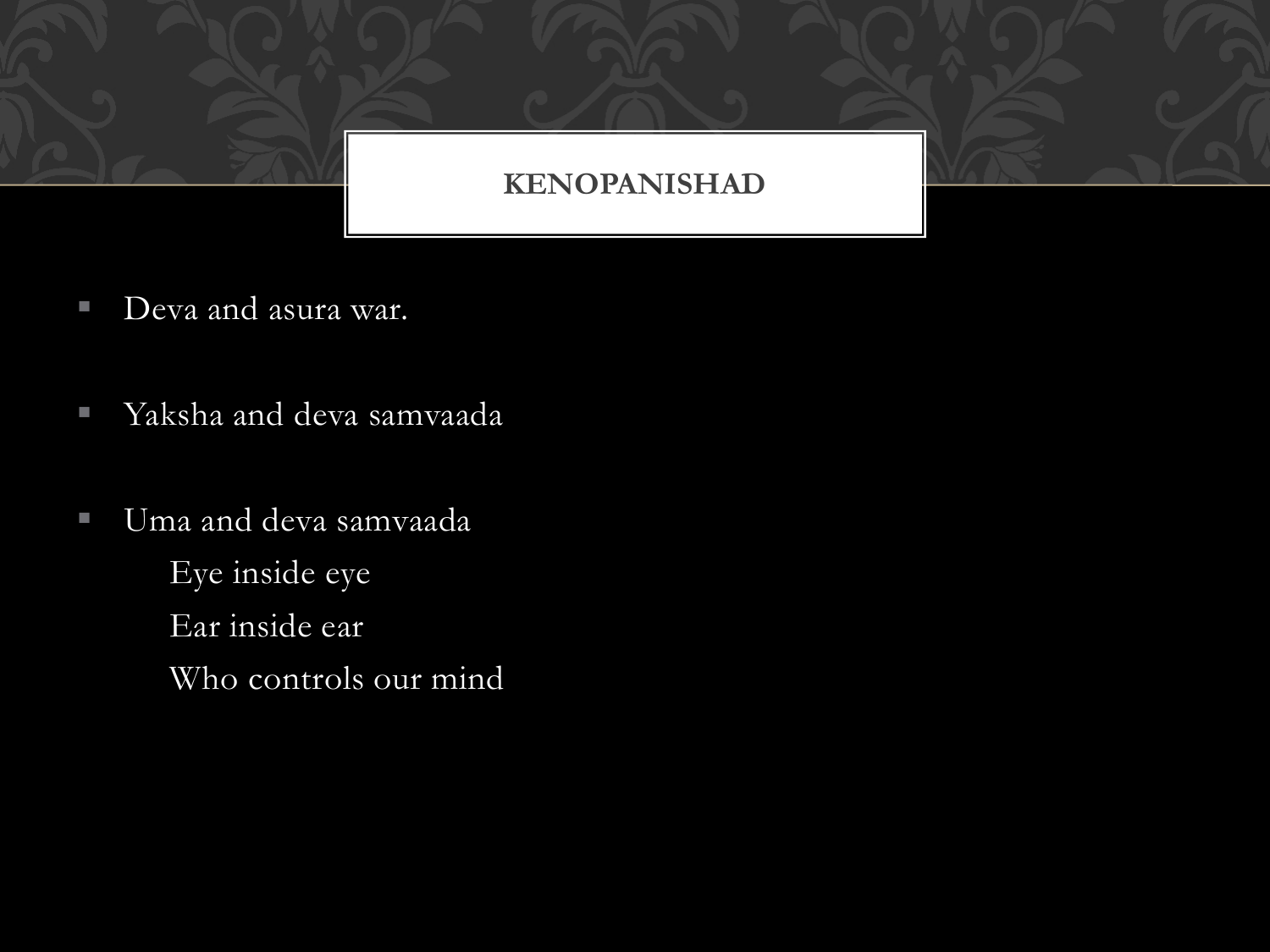#### **KATHOPANISHAD**

- Vajashrava's vishwajit yajna
- Nachiketas wait in yamas house Yama and his wife.

## **Chariot Analogy**



Intellect

**Chariot Symbol** 

#### Significance

- Chariot = Body/life
- · Five horses = five senses
- $\cdot$  Reins = mind
- Charioteer = intellect
- Passenger = self (ego)
- Road = sense objects



- Grant of boons 1. Forgivence from father 2. Agni vidya
	- 3. Brahma jnana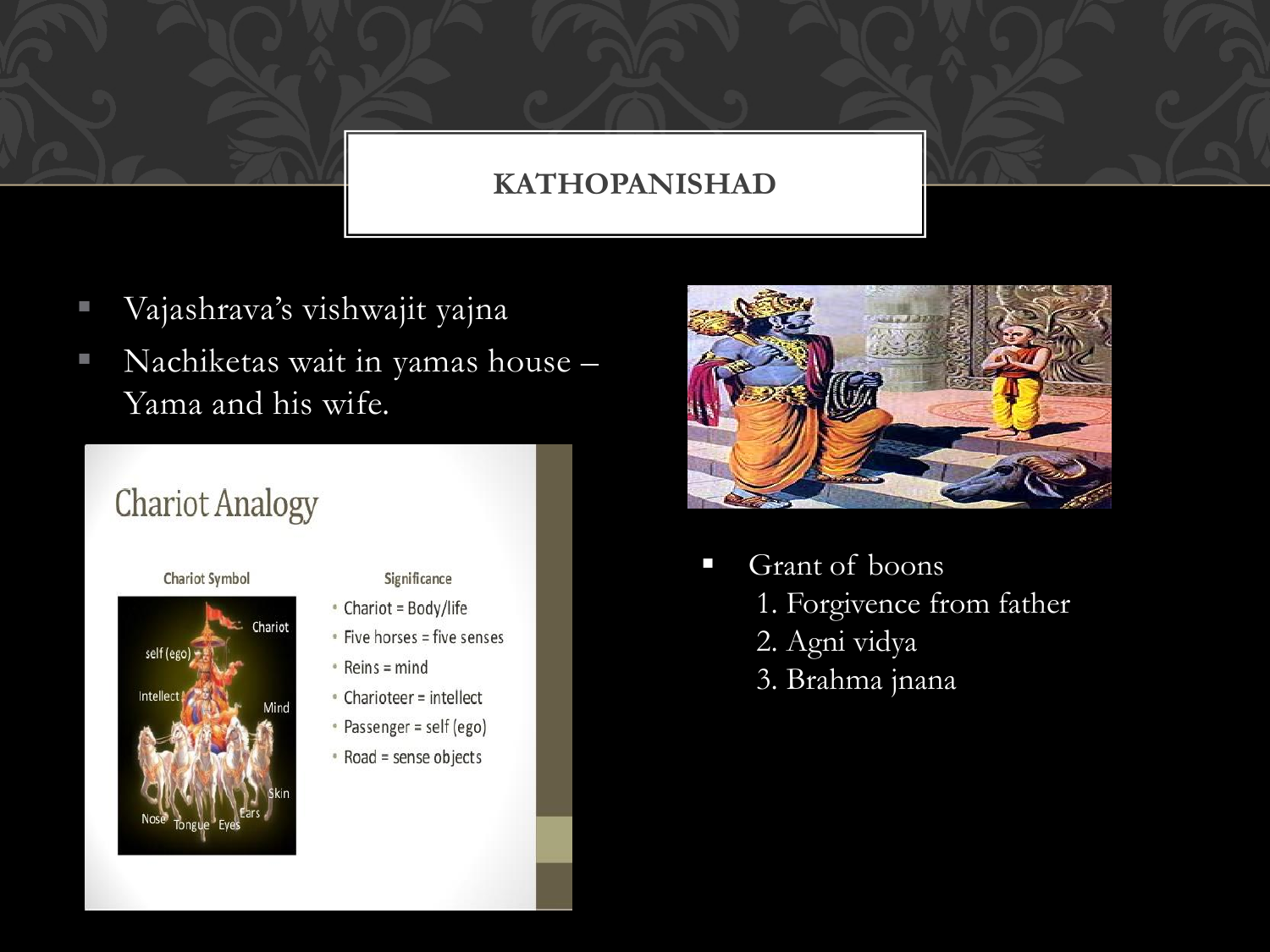#### **PRASHNOPANISHAD**

- Six disciples going to Pippalada Rishi.
- Kabandhi: Root cause of the universe  $-$  Rayi prana
- Bhargava: Who is superior among dieties?
- Kausalya: Different forms of prana
- Gargya: Who regualtes dream and deep sleep?
- Satyakama: How to meditate on OM?
- Sukesha: Description of vedic divine being 16

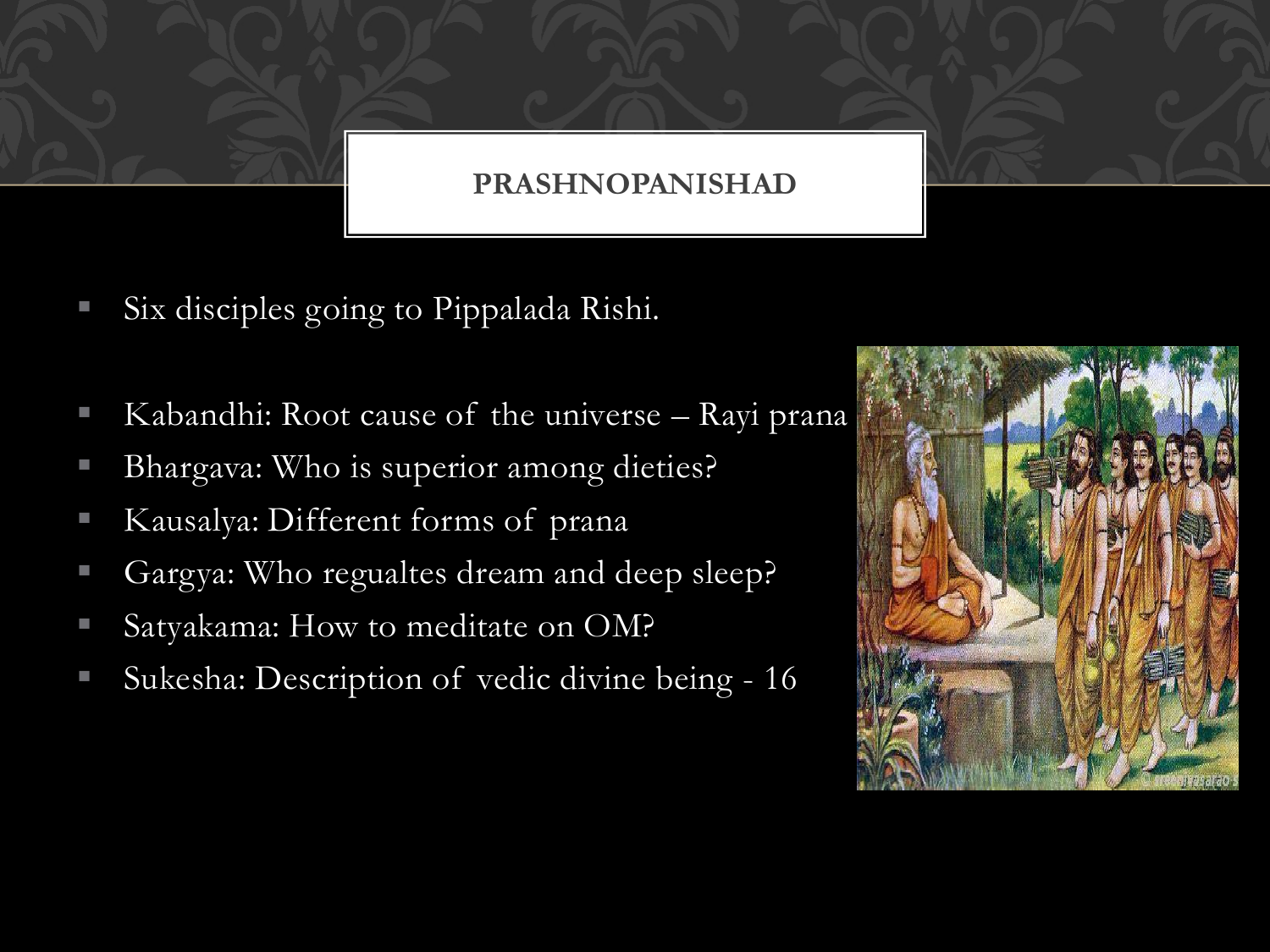#### **MUNDAKOPANISHAD**

- Sanyasa dharma
- OM Bow Self – Arrow Brahman- Target
- Shivo bhuutva shivam yajet



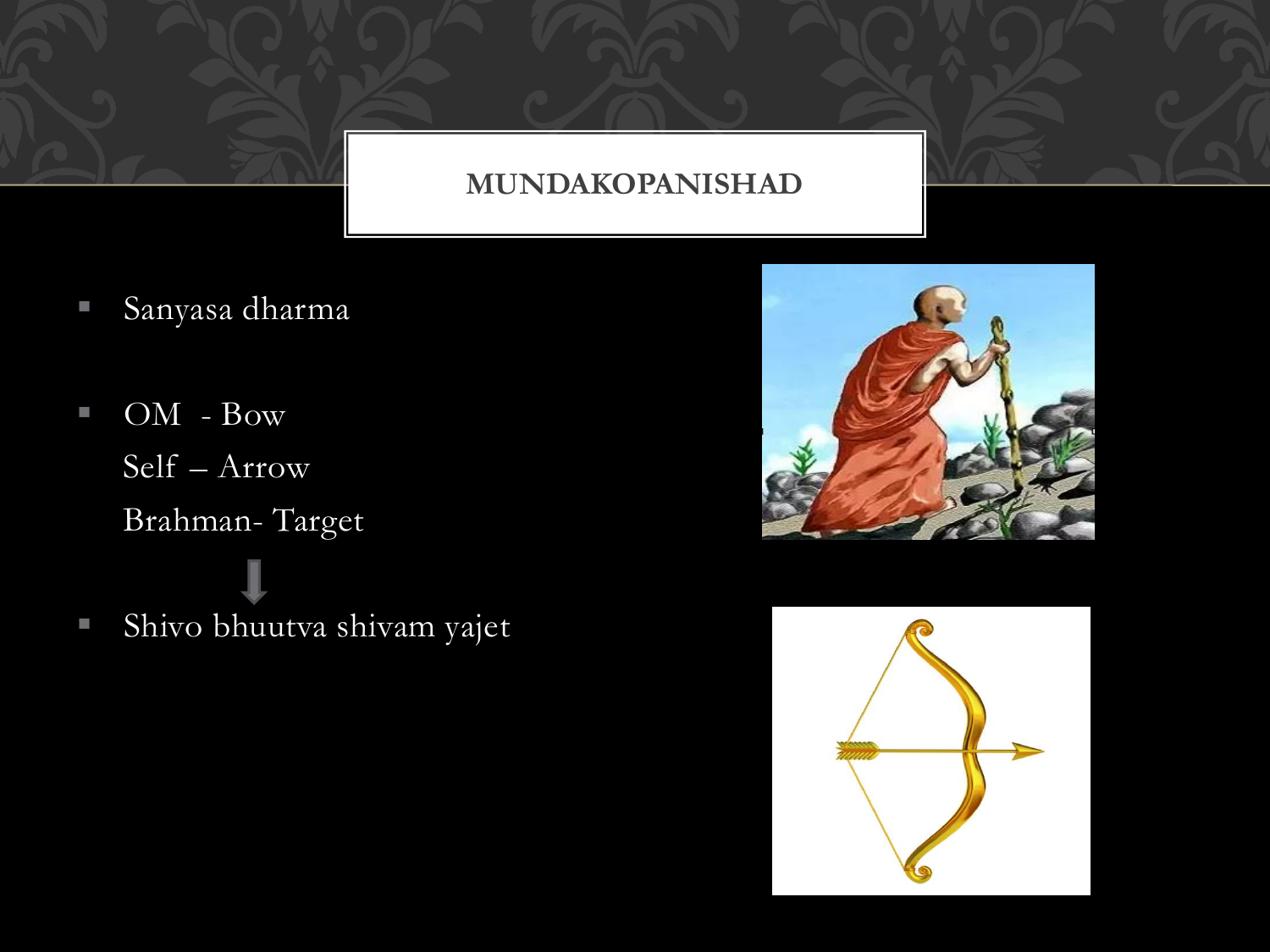

- Four states of consciousness Jagrut, swapna, sushupti, turiya
- Om and its various aspects Vishwa, taijasa, prajna

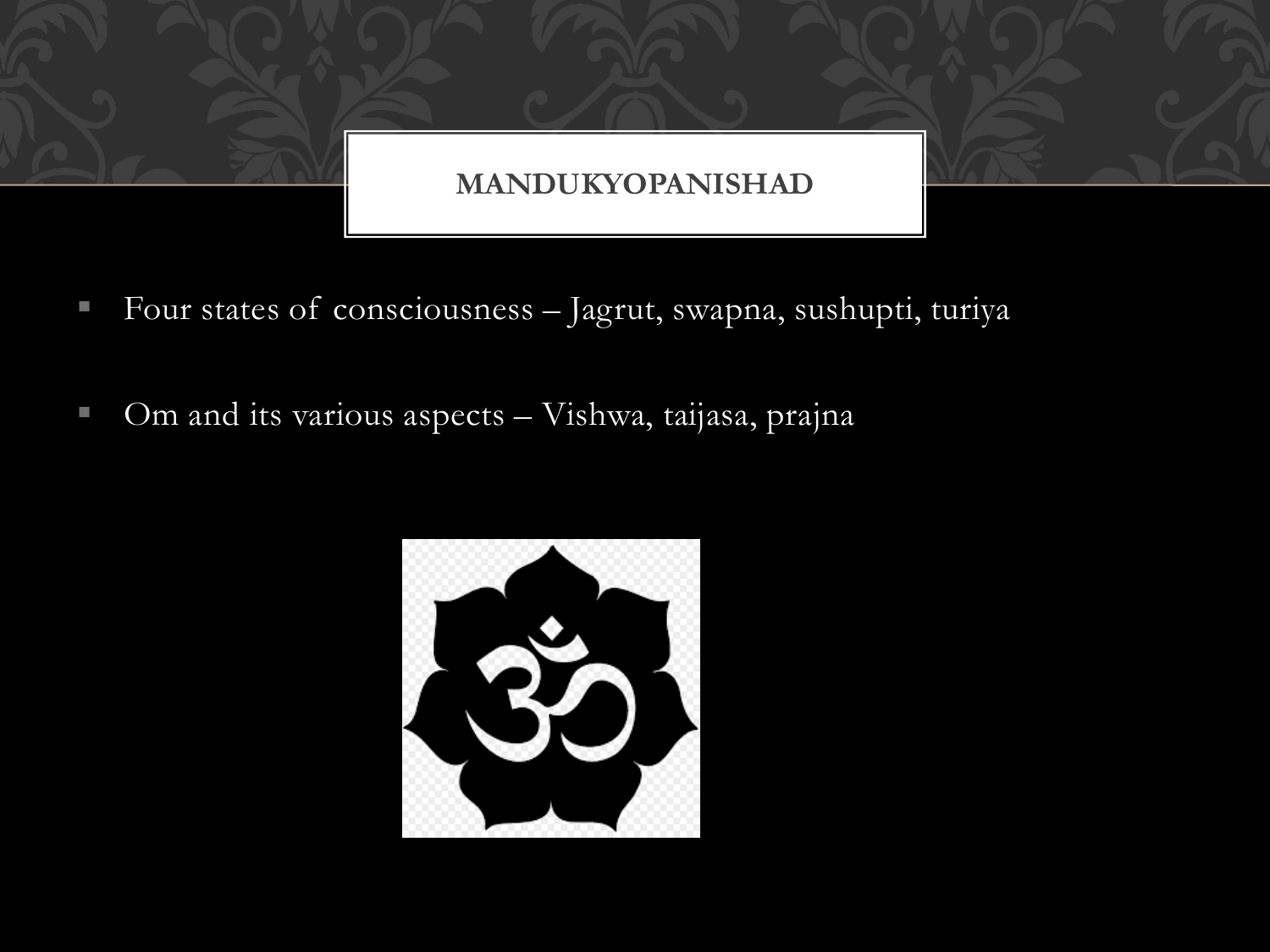#### **TAITTIREYOPANISHAD**

- Shiksha valli
- Bhrugu valli
- Ananda valli





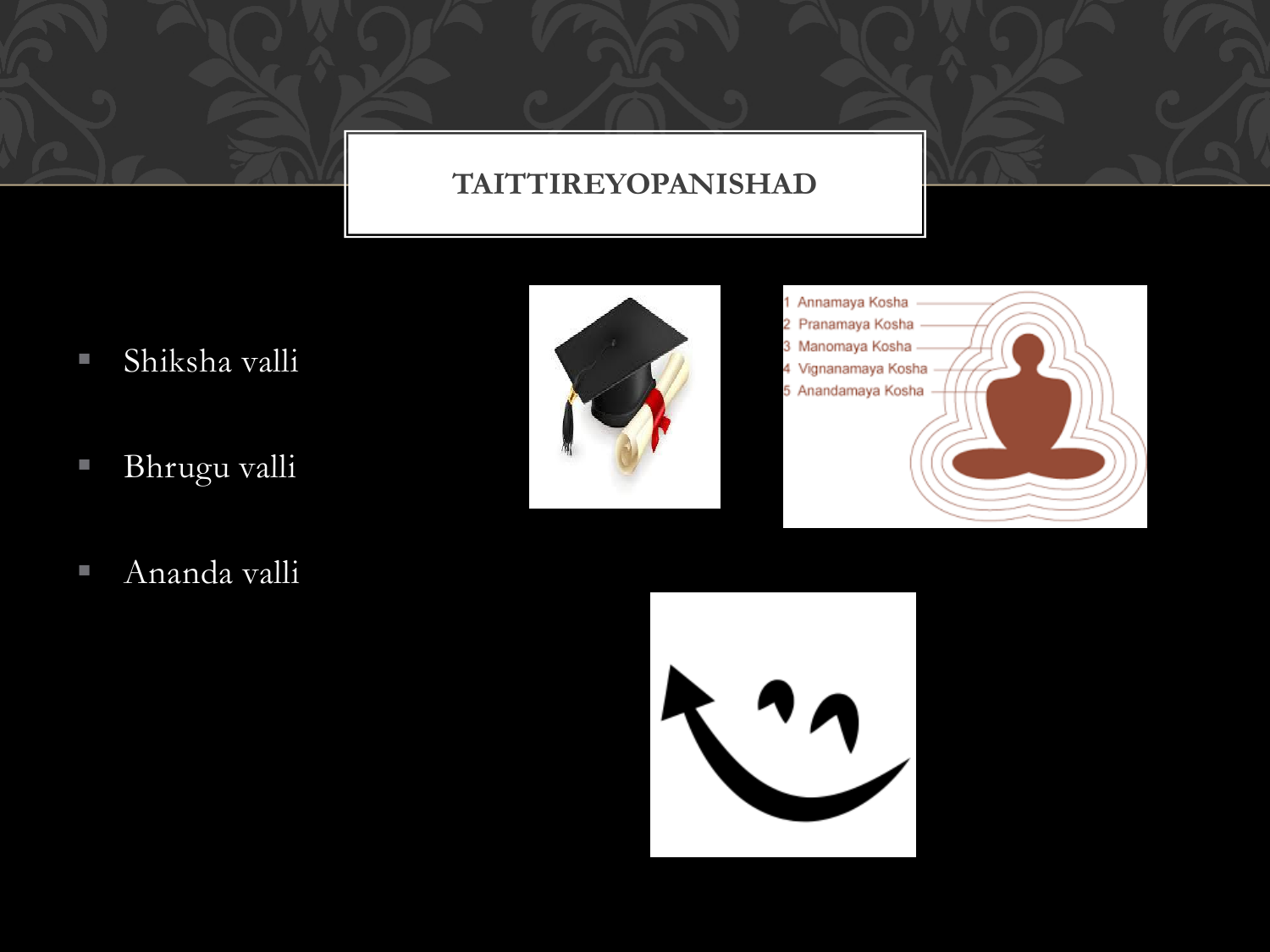

- 1. Three births of a man
	- 1. Veerya
	- 2. Nourishment in the womb and out as well.
	- 3. Death
- 2. Prajnanam brahma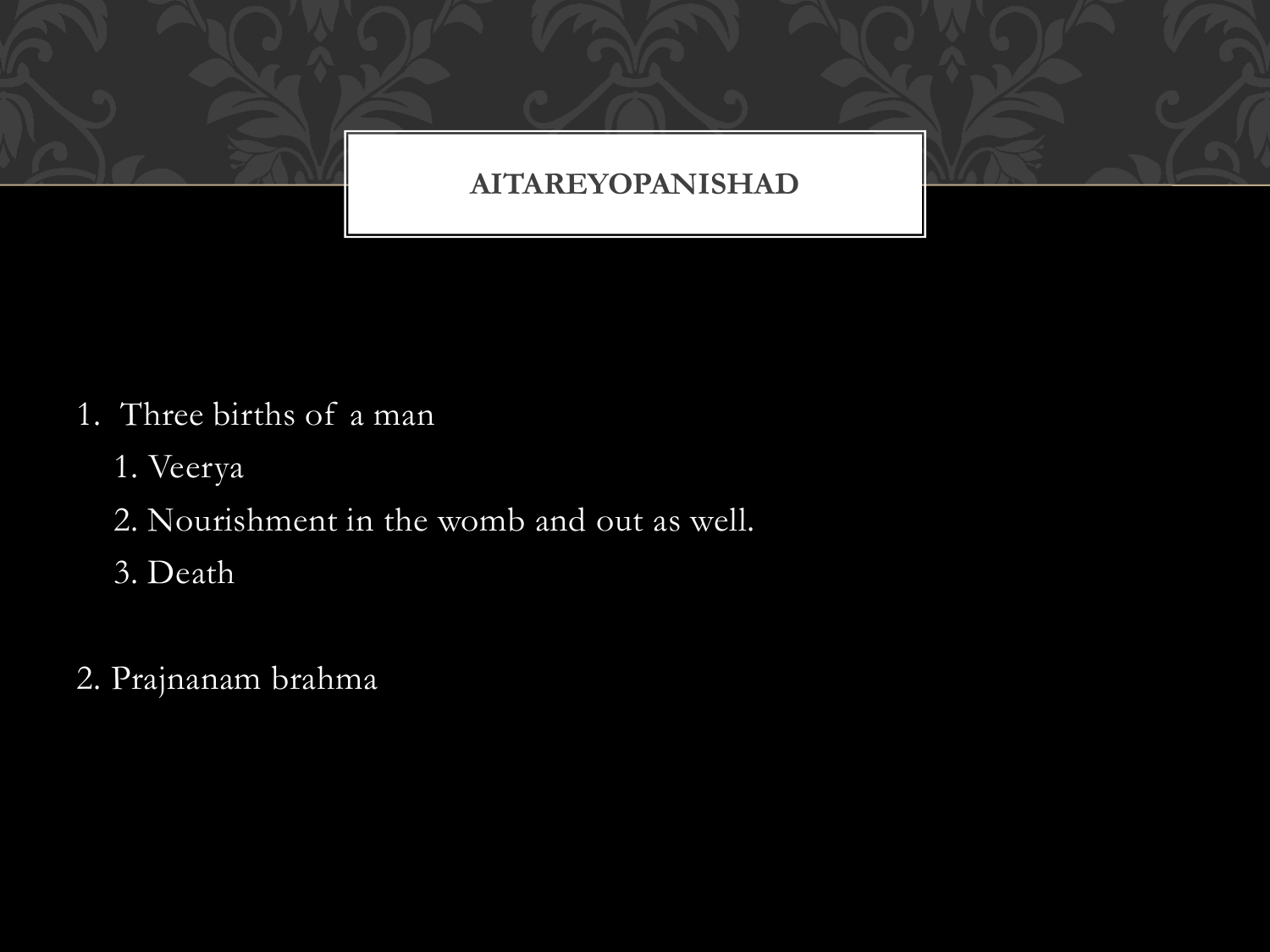#### **CHANDOGYOPANISHAD**

- **E** Shvetaketus returning home
- Uddalaka and shvetaketus conversation Know the unknowable Perceive the unperceivable Hear the unhearable
- $\blacksquare$  "Tatvam asi"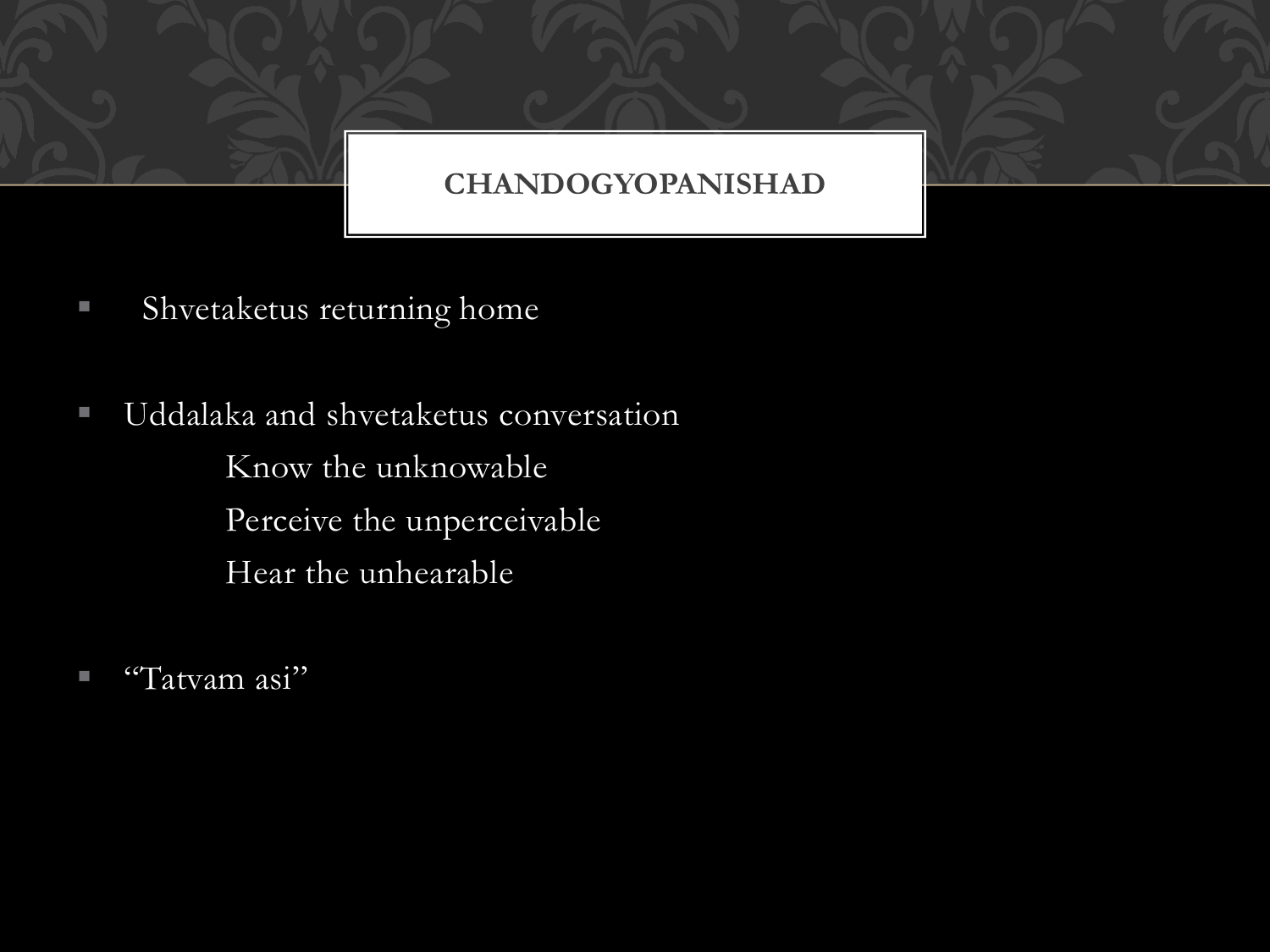

- King who was not happy Yajnavalkya maitreyi samvaada
- Aham brahmasmi
- Neti Neti
- Asatoma sadgamaya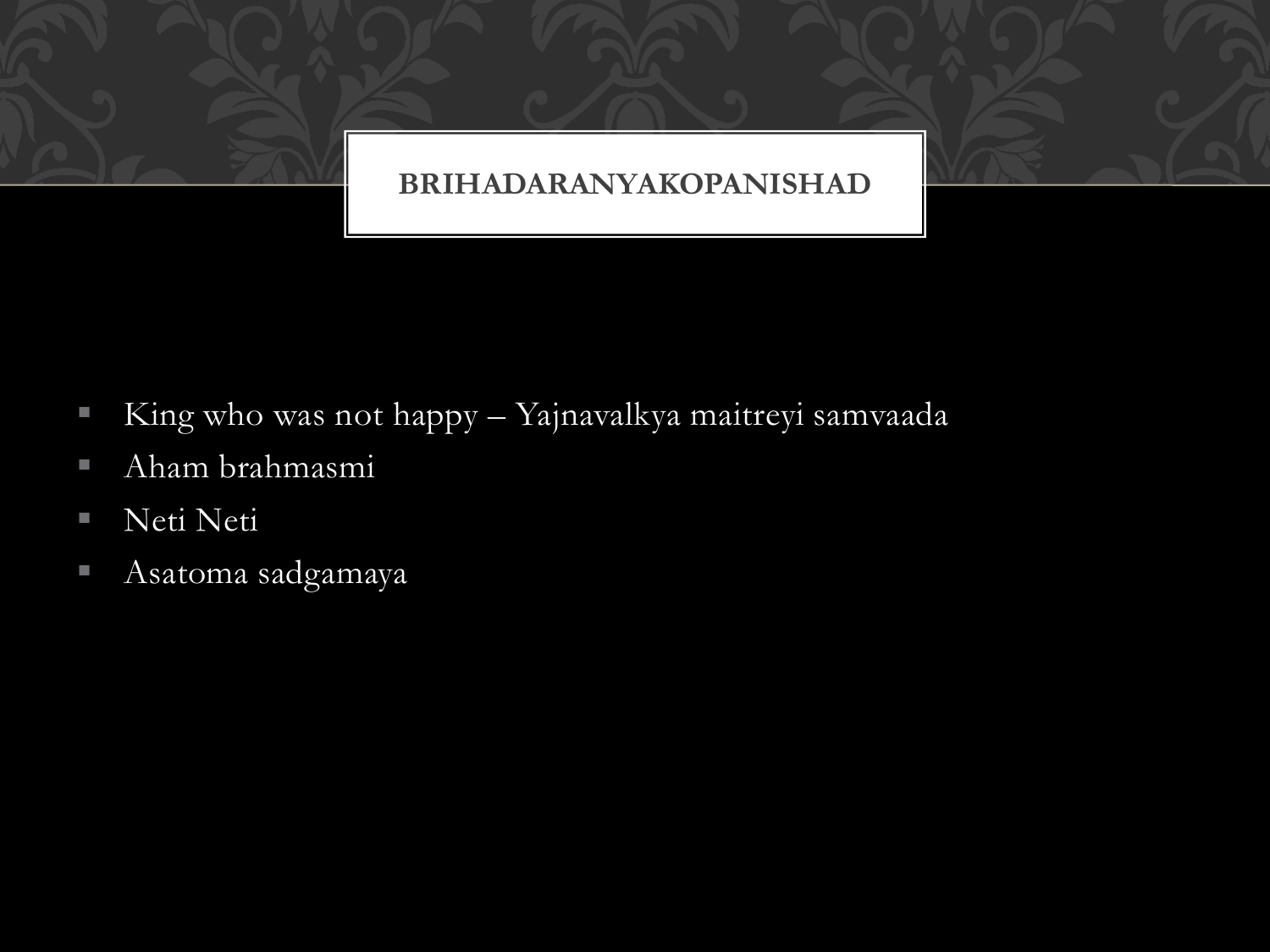#### **ESSENCE OF ALL**

- **EXECUTE:** Differentiating atma from body
- **I** Identifying the nature of atma.
- **I** Identifying the nature of brahman.
- Similarity or oneness ?